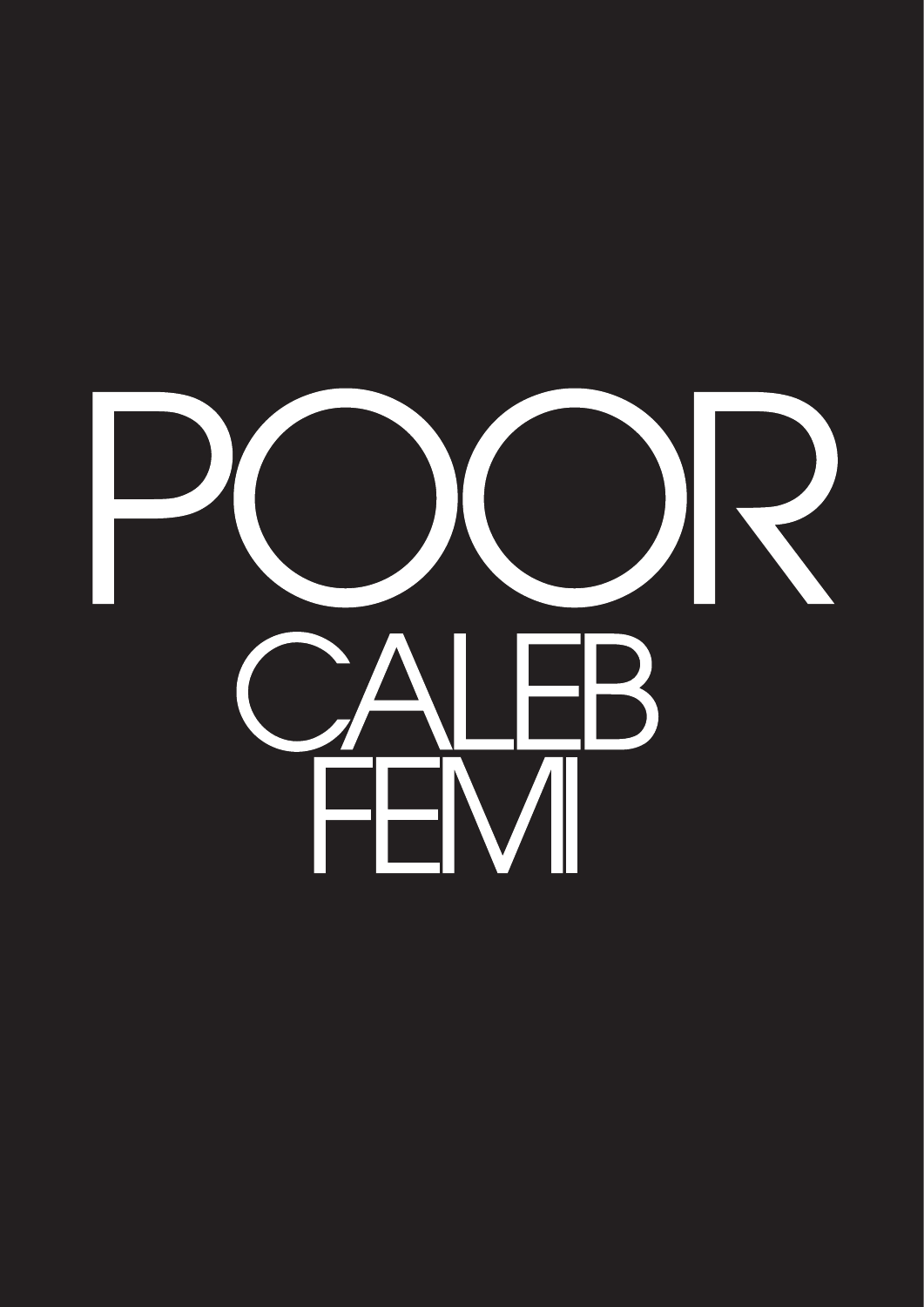### **SATURDAY 11 JUNE at 7.30PM**

## **POOR Caleb Femi**

*My people humble people who expect Nothing.* —T.S. Eliot

*As a consequence of which, they must find money by these means* —Darcus Howe

*If I die now, my mum got bumped by the juju man* —J Hus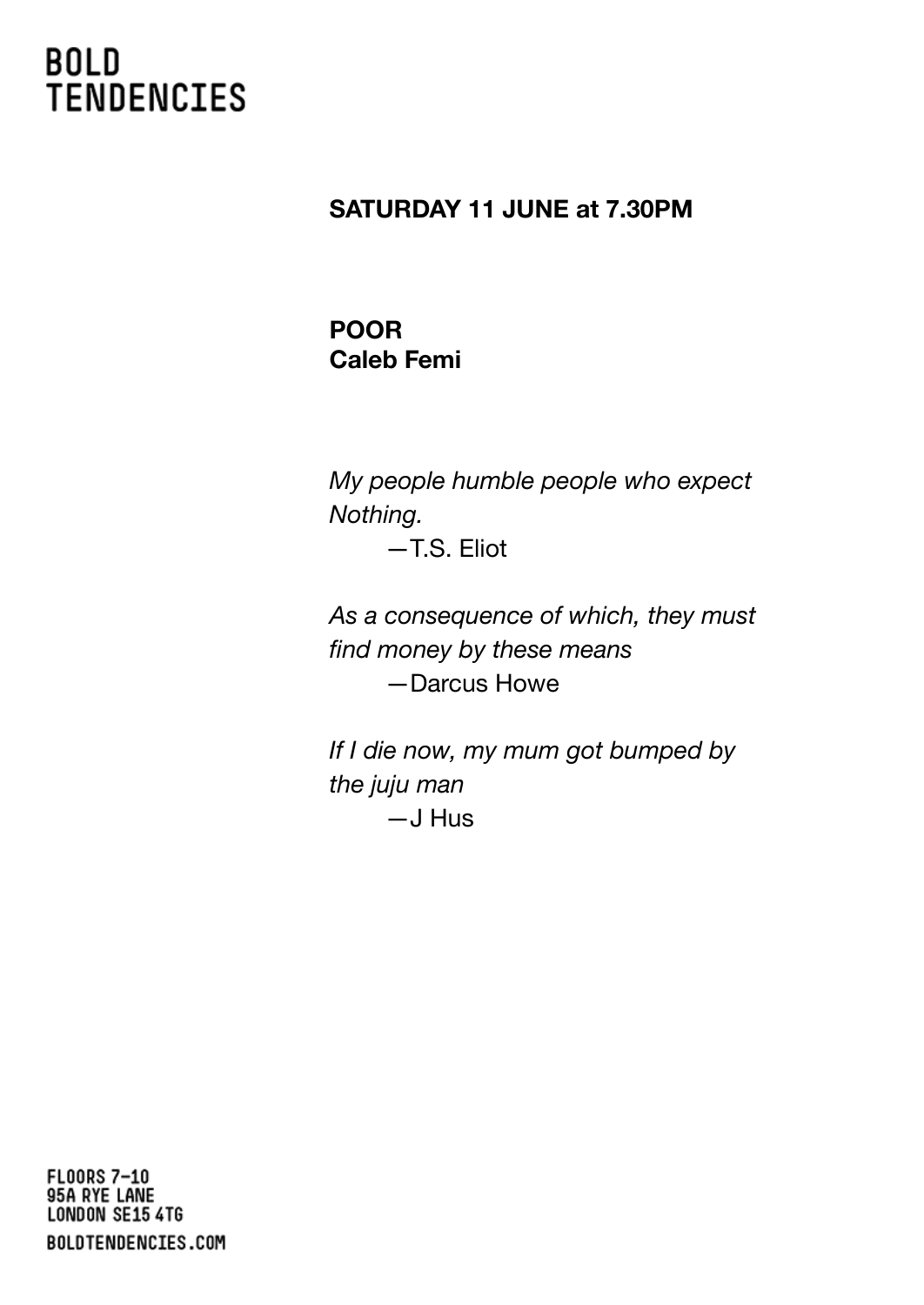It is right it should be so We were made for Joy & Woe And when this we rightly know Through the World we safely go Joy & Woe are woven fine A Clothing for the soul divine Under every grief & pine Runs a joy with silken twine... —William Blake

In 1765 William Blake had his first vision, out walking as a child on Peckham Rye, recording 'a tree filled with angels, bright angelic wings bespangling every bough'. Two miles away and 174 years later in 1969 the forty-acre North Peckham Estate was built, where poet and director Caleb Femi grew up.

A former Young People's Laureate, Caleb Femi's debut poetry collection POOR was published by Penguin and won the Forward Prize for Best First Collection (2021). POOR is his ode to a troubled yet enchanted world and tonight he is presenting this revelatory work live for the first time.

The 57 poems in seven sections that make up POOR address what life and living feels like — confronting the city, celebrating its neighbourhoods and peoples, exploring its histories and mysteries — buildings, communities, mythologies, realities... Joyful, sorrowful and glorious the poems of POOR are visionary: at-once visual, formal, musical, and unforgettable.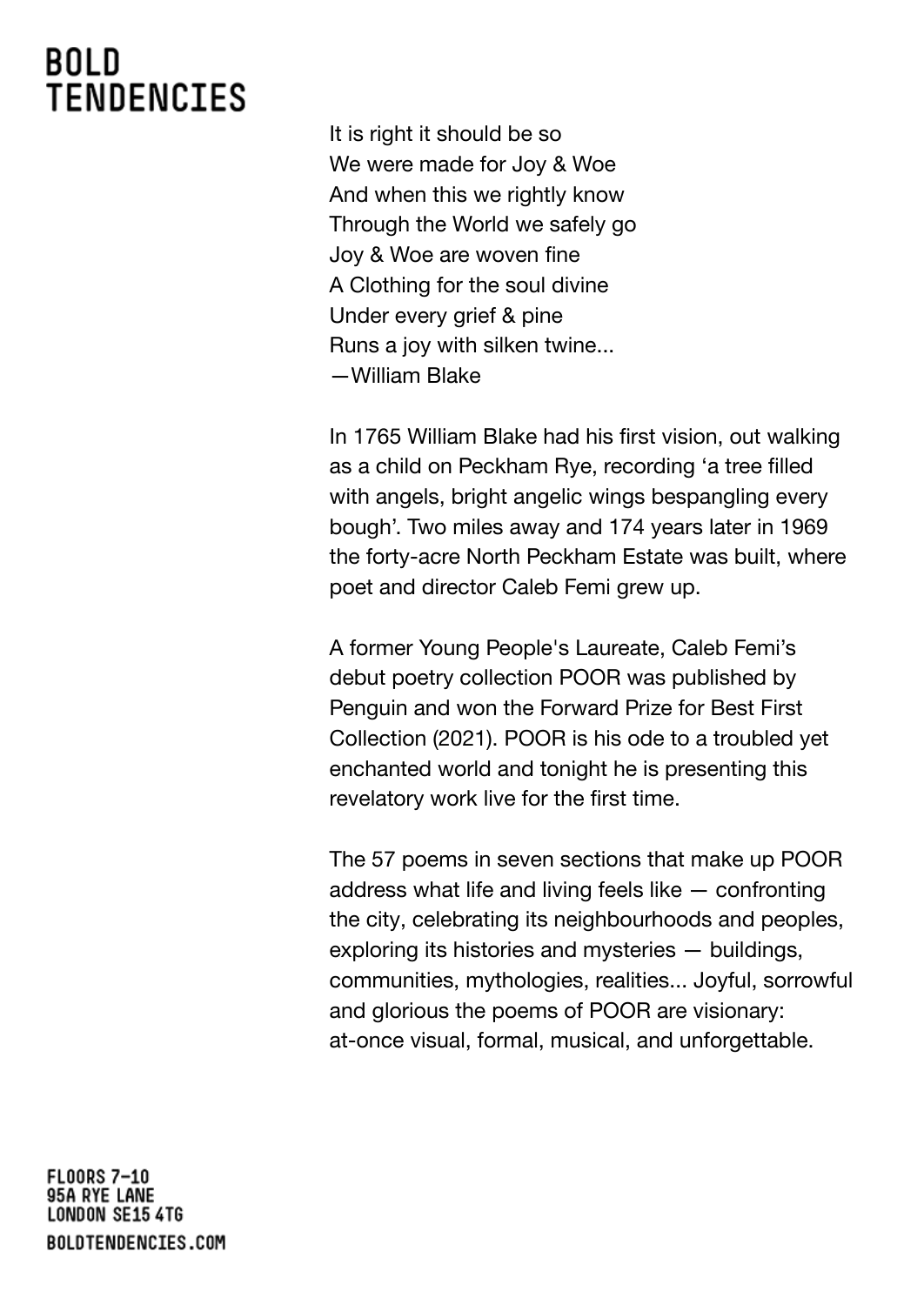#### **Running Order**



**Part 1** Songs of Innocence

Interval

#### **Part 2**

Songs of Experience

**Huge thanks to** Charlotte Morgan-Nwokenna, Dillon Kalyabe, Dahmicca Wright, Matthew Hutchinson & Donald Futers at Penguin Random House, David Brett at The Word Bookshop.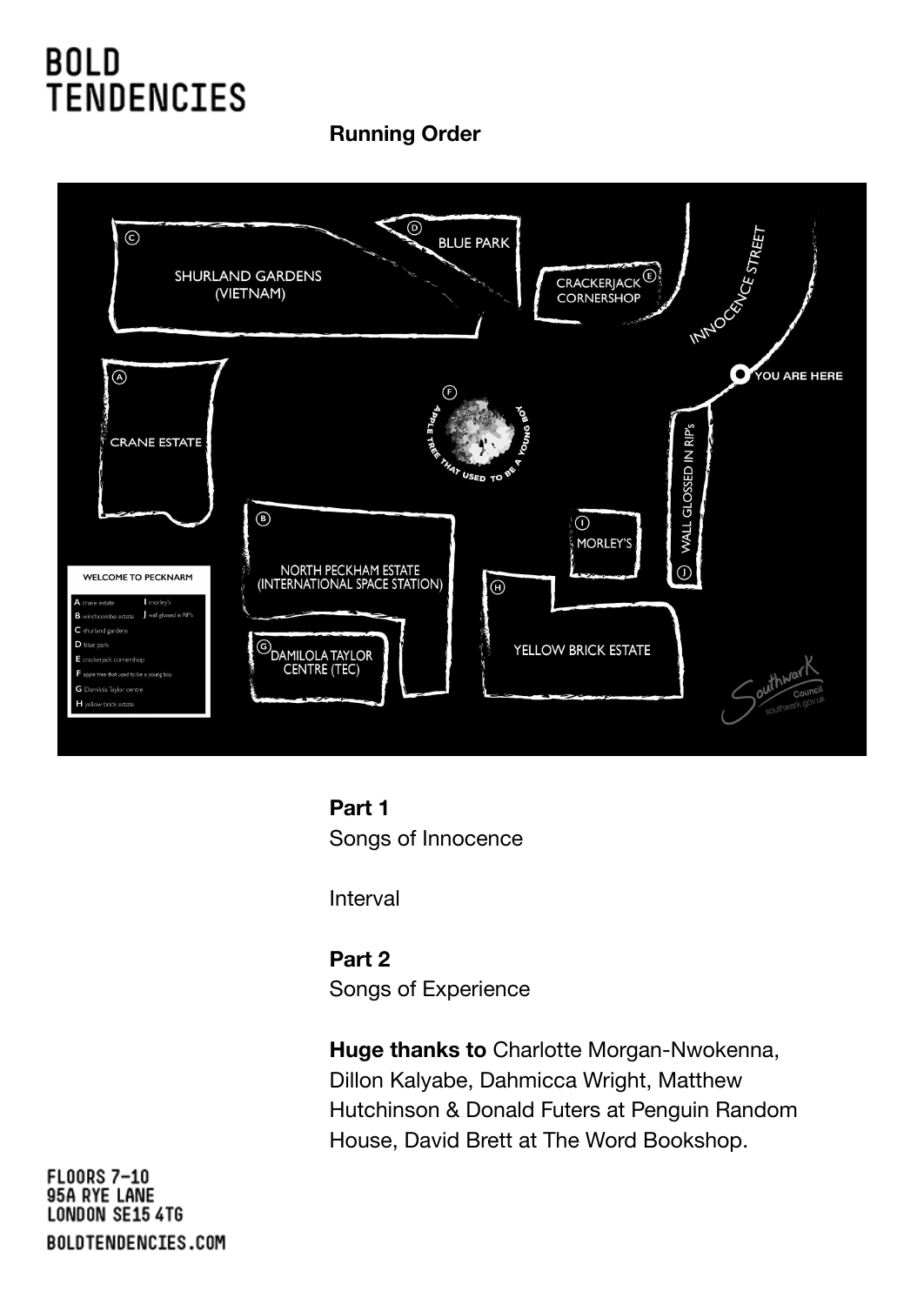#### **Songs of Innocence**

Because of the Times Painting on the Concrete Wall **Community** How to Pronounce Peckham Things I Have Stolen 13 Two Bodies Caught in One Cell Honeytrap & Likkle Bwoi Collective Noun – A Play by an Onlooker **Patrilineal** Gentle Youth **Barter Chirpse** Ode to South Ldn Gyaldem The Book of the Generation of Peckham Boys Boys in Hoodies Flowering Here Too Spring Comes to Us with Open Arms Mandem The Moon Gave No Names to Tides The First Time You Hold a Gun Repress Two Seconds Before the Trigger is Pulled The Six Cold East Dulwich Road While the Pastor Preached about Hell, His Son Was Texting Girls Contrary to Rap Songs a Trap House is not All Glitter & Money & If There Is no Other Way Long Live the Jugg A Slow History of a Quick Death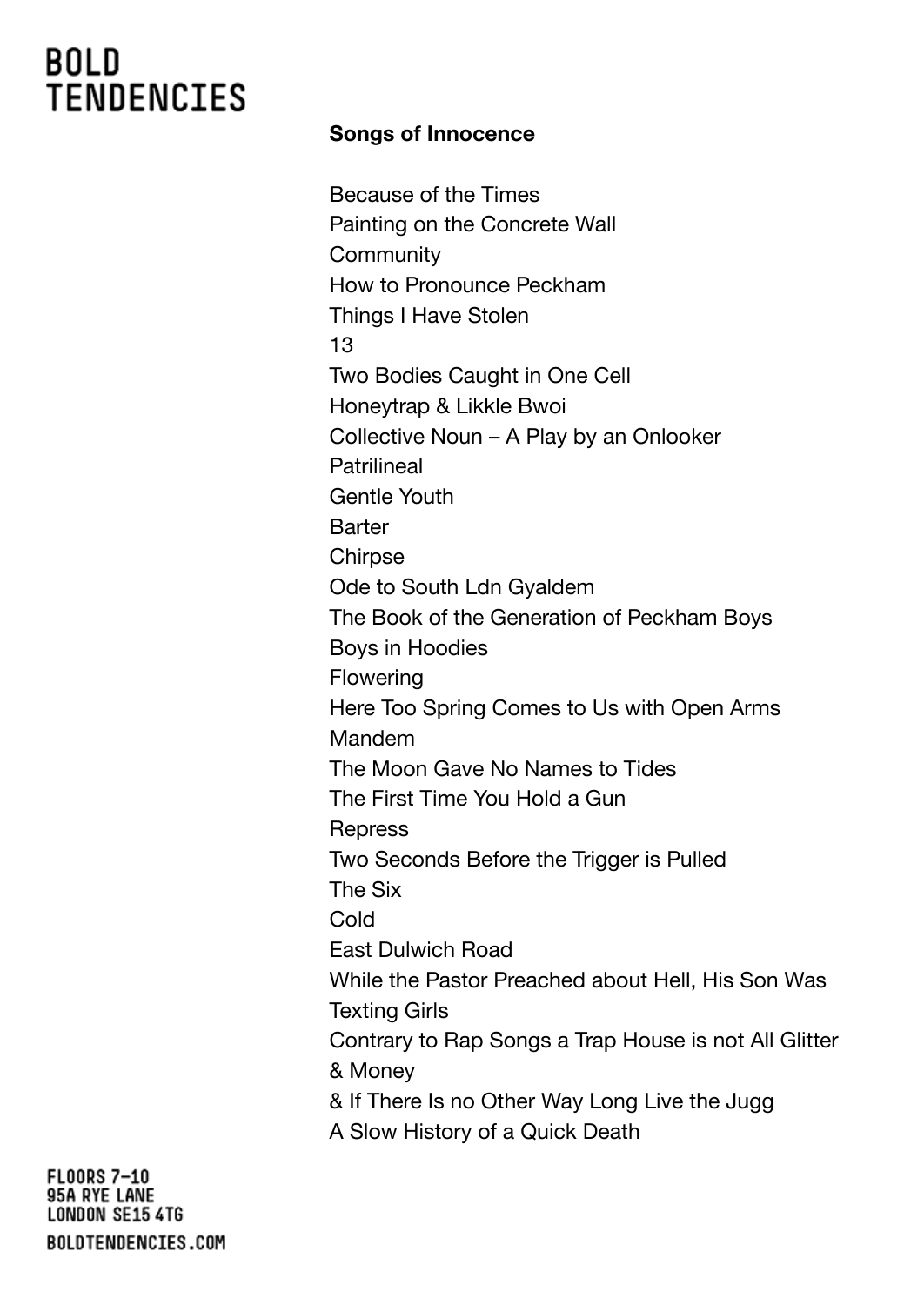#### **Songs of Experience**

A Designer Talks of a Home/A Resident Talks of Home (I and II) Concrete series Schrodinger's Black Journal Entries, 2017 Yard At a House Party 'Ultralight Beam' Came On & It Started a Church Service Remembrance Ballad for the Baddest Yout on the Endz Hallelujah Money On the Other Side of the Street We Will Not All Fight like Dogs at Our Death [redacted] phobia Survivors Guilt or Anikulapo The Watcher Trauma is a Warm Bath On Magic / Violence Coping Poor [spirit dancing] Put Them in the Room of Spirit & Slow Time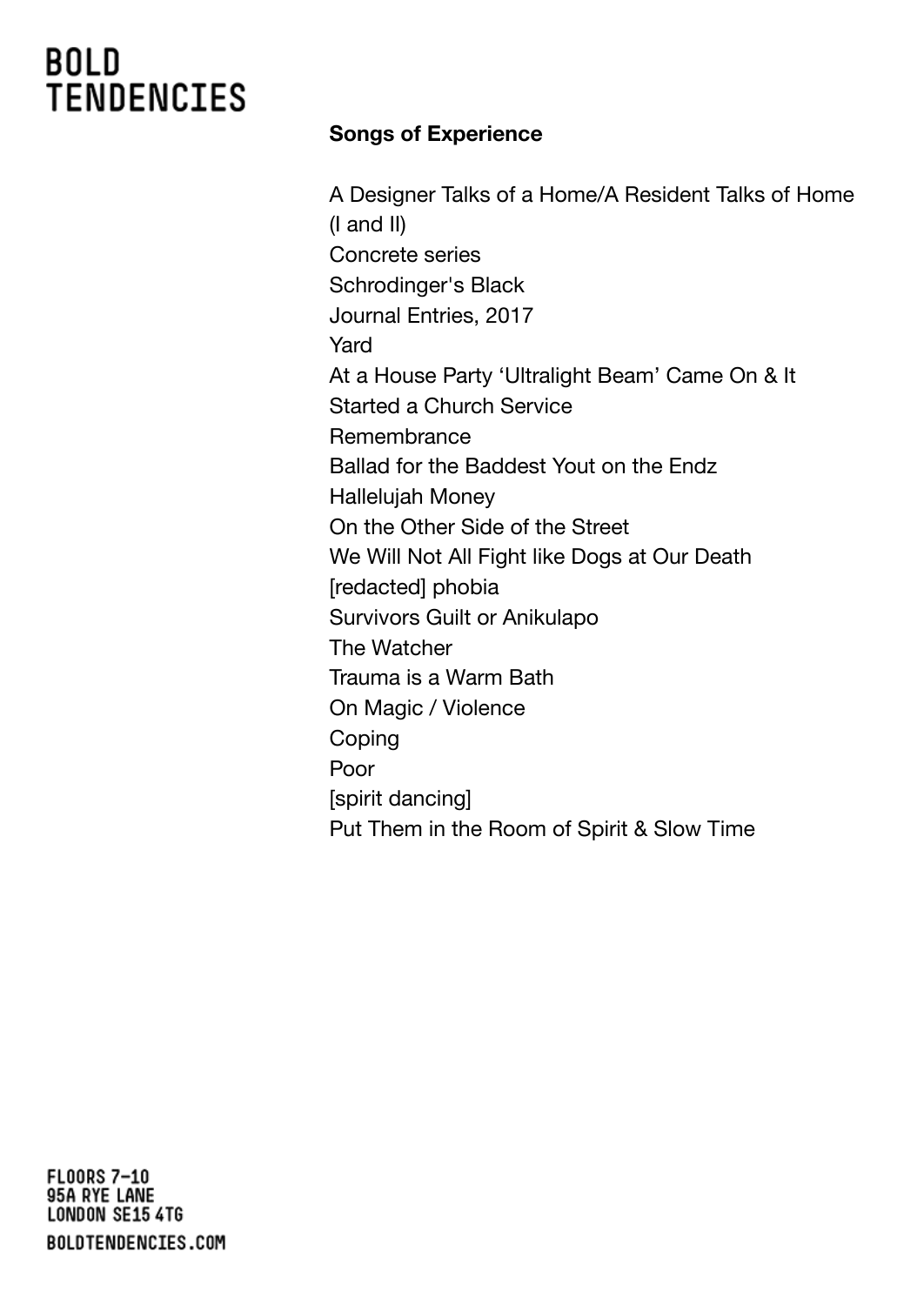#### The award-winning **Bold Tendencies Live**

**Programme** takes place in the site's unique covered spaces, deliberately preserving 42,000 sq ft of raw concrete floors and ceilings with open, panoramic London views. The programme facilitates new work and performance opportunities for world-class artists, as well as identifying and supporting new generations of talent.

#### **2022 Visual Arts Commissions**

Martin Creed, Rhea Dillon, Nan Goldin, Paloma Proudfoot, Dominique White, Gray Wielebinski.

#### **Permanent Works**

Adel Abdessemed, Sophie Collins & Sam Riviere, Derek Jarman Garden, Rene Matić, Siân Lyn Hutchings, Richard Wentworth, Simon Whybray.

#### **Architecture**

Frank's Cafe and Straw Auditorium by Practice Architecture.

Peckham Observatory and Concert Wall by Cooke Fawcett Architects.

Remastering of the Covered Spaces by Feilden Fowles.

#### **We need your help!**

Every year we fundraise to keep our programme thriving and to keep tickets affordable. This means ticket sales only cover about 5% of our costs. Every donation, however big or small, has a major impact and helps us to do more and better. Visit our website to Consider a donation or Purchase our Limited Edition Merch.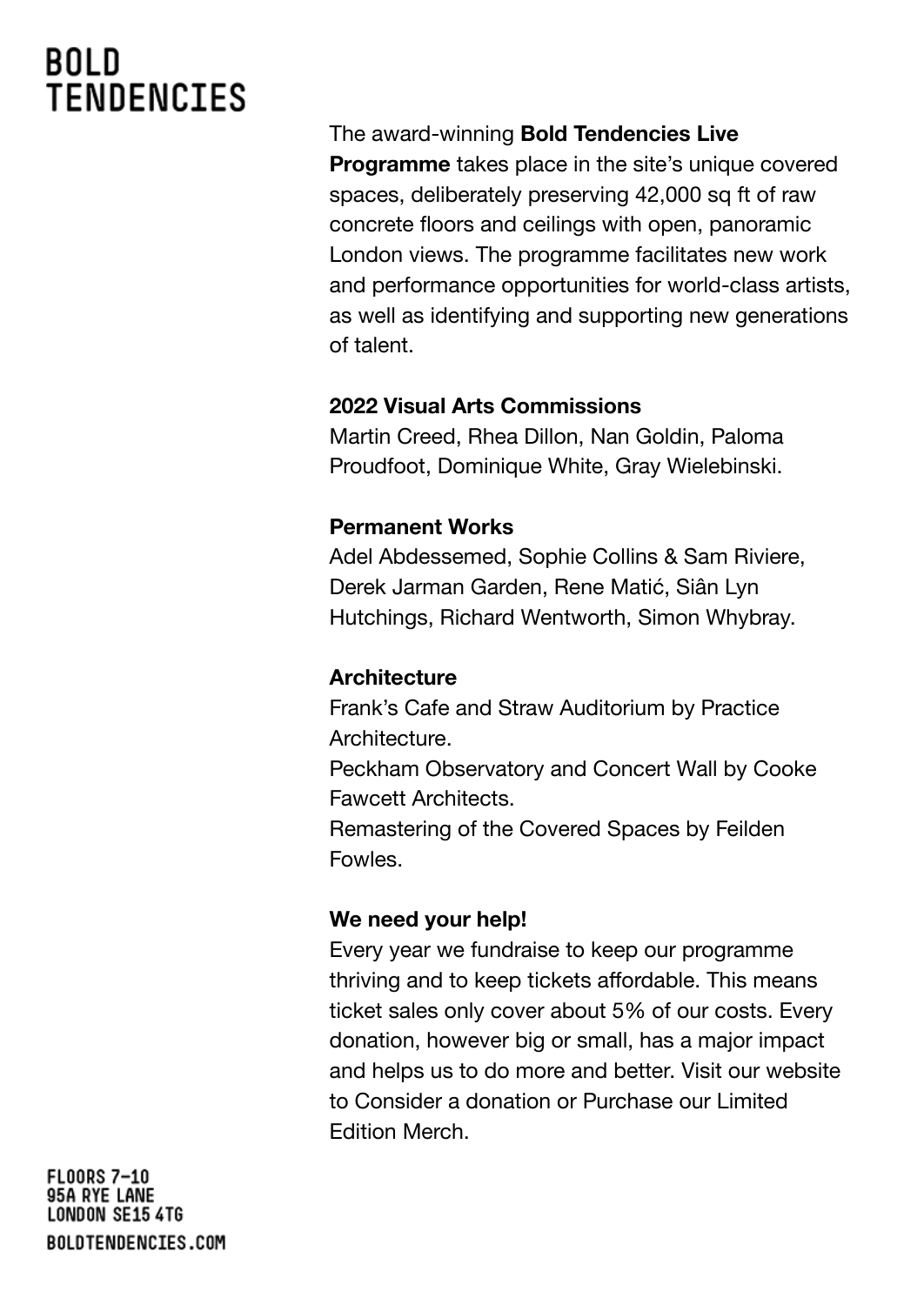#### **Thanks to Everyone who has Supported the 2022 Programme**

Southwark Council, Selfridges. Bloomberg Philanthropies, Big Issue Invest Access, Phillips, Outset Partners, Genesis Kickstart Fund, Morrisons Peckham, Vanguardia, d&b audiotechnik, J&C Joel, Steinway & Sons, Locke Hotels, CMS-CMNO, Hallett Independent Art Insurance, Think Smart Accounts, White Light and all those individuals who have generously donated.

#### **Bold Tendencies Team**

Hannah Barry - Artistic Director & Chief Executive Diana Córdoba Barrios - Managing Director Tom Kelly - Site & Production Manager Charlie Mills - Artist Liaison Toby Taylor - Visitor Services & Live Events Front of House Katrina Nzegwu - Visitor Services & Live Events Front of House Misty Ingham - Creative Learning Coordinator Akhera Williams - Creative Learning Workshop Assistant Supermodel – Graphic Design Riccardo Pillon - Special Projects Boaz Friedman - Front of House Mitzi Clarke - Back of House Assistant Fran Barker - Front of House Assistant and Invigilator Deyka Waris - Front of House Assistant and Invigilator Kaya Varma - Front of House Assistant and Invigilator Esme Wedderburn - Front of House Assistant and Invigilator